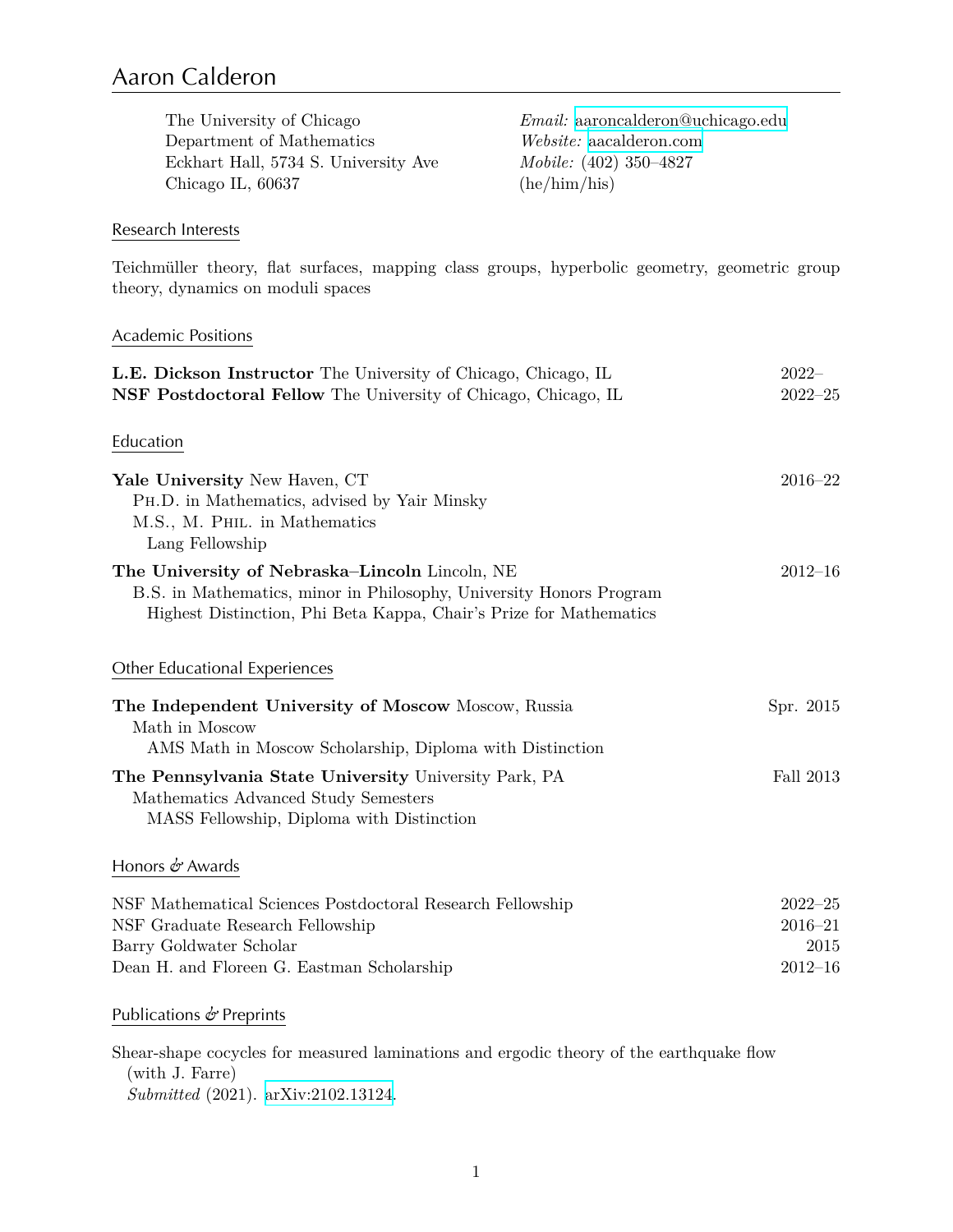| Framed mapping class groups and the monodromy of strata of Abelian differentials<br>(with N. Salter)<br>J. Eur. Math. Soc. (accepted) (2021). arXiv:2002.02472.                    |
|------------------------------------------------------------------------------------------------------------------------------------------------------------------------------------|
| Relative homological representations of framed mapping class groups<br>(with N. Salter)<br>B. Lond. Math. Soc. 53 (1): 204-219 (2021). arXiv:2002.02471.                           |
| Higher spin mapping class groups and strata of Abelian differentials over Teichmüller space<br>(with N. Salter)<br>Adv. Math. 389: Paper no. 107926 (2021). arXiv:1906.03515.      |
| Connected components of strata of Abelian differentials over Teichmüller space<br><i>Comment. Math. Helv.</i> <b>95</b> (2): $361-420$ (2020). arXiv:1901.05482.                   |
| How to hear the shape of a billiard table<br>(with S. Coles, D. Davis, J. Lanier, and A. Oliveira)<br><i>Submitted</i> (2018). $arXiv:1806.09644$ .                                |
| Generalized bipyramids and hyperbolic volumes of alternating $k$ -uniform tiling links<br>(with C. Adams and N. Mayer)<br><i>Topology Appl.</i> 271:1-28 (2020). arxiv:1709.00432. |
| Volume and determinant densities of hyperbolic rational links                                                                                                                      |

(with C. Adams, X. Jiang, A. Kastner, G. Kehne, N. Mayer, and M. Smith) *J. Knot Theory Ramifications* **26** (2017), No. 1 1750002. [arXiv:1510.06050](http://arxiv.org/abs/1510.06050)

# Teaching Experience

#### YALE UNIVERSITY

| Instructor, Math 111 Introduction to Functions and Calculus II | Spr. 2022 |
|----------------------------------------------------------------|-----------|
| Instructor, Math 120 Vector Calculus                           | Fall 2020 |
| Teaching assistant, Math 120 Vector Calculus                   | Sum. 2020 |
| Instructor, Math 115 Integral Calculus                         | Spr. 2020 |
| Instructor, Math 120 Vector Calculus                           | Fall 2018 |
| Coach (group tutor), Math 120 Vector Calculus                  | Fall 2016 |

The University of Nebraska–Lincoln

| Teaching assistant, Math 106 Differential Calculus | Spr. 2016 |
|----------------------------------------------------|-----------|
| Teaching assistant, Math 106 Differential Calculus | Fall 2015 |
| Teaching assistant, Math 208 Vector Calculus       | Fall 2014 |

### Mentoring Experience

#### SUMRY (Yale REU)

| Developed projects, oversaw research, gave feedback on writing and presentations |           |
|----------------------------------------------------------------------------------|-----------|
| Advisor, "Cylinder configurations on flat surfaces"                              | Sum. 2021 |
| Co-advisor (with I. Adelstein), "Oblivious points on flat surfaces"              | Sum. 2019 |
| Co-advisor (with I. Adelstein), "Minimizing geodesics on doubled polygons"       | Sum. 2018 |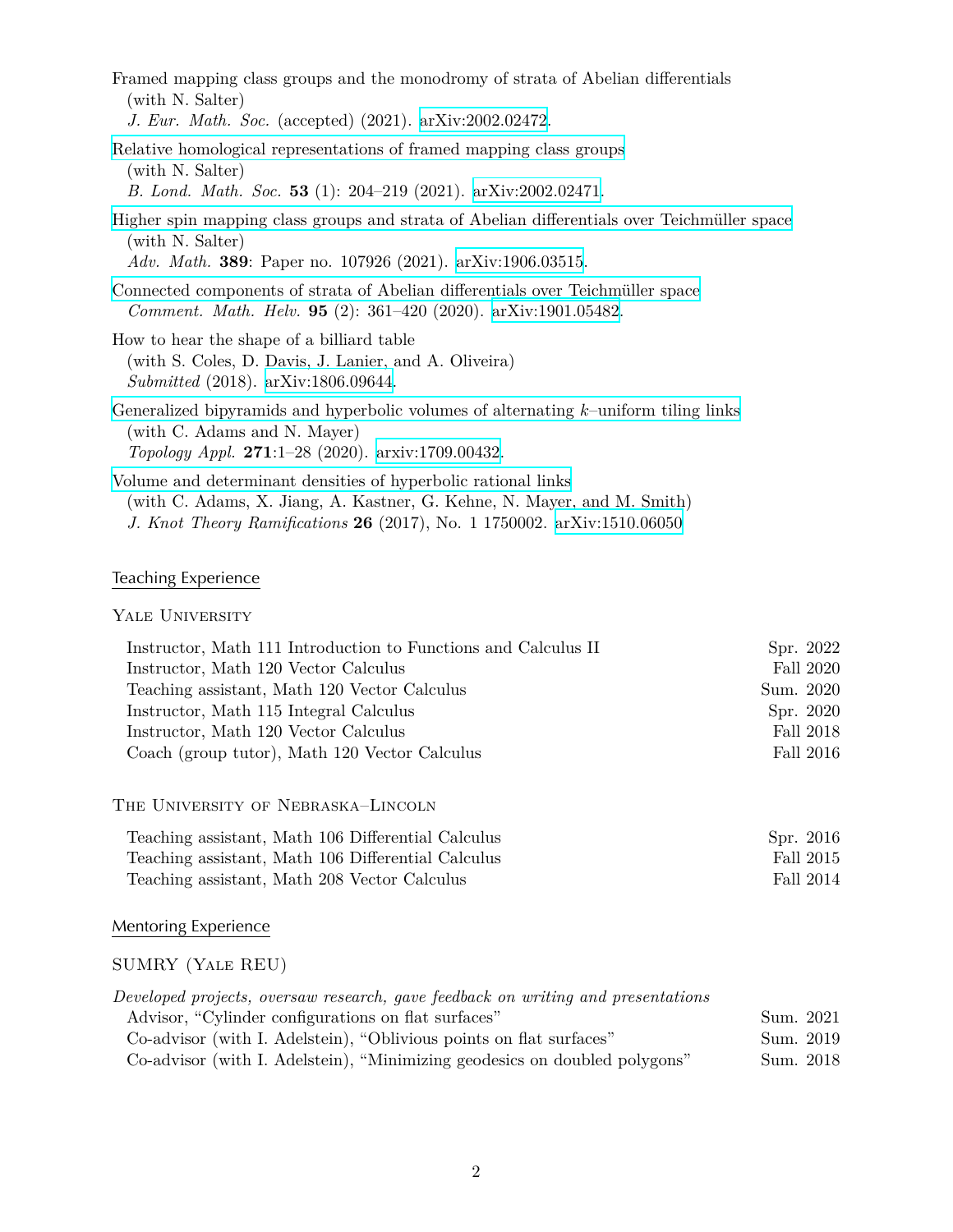# Directed Reading Program (Yale)

| Led undergraduate reading groups, suggested problems, assigned individual projects and presentations |           |
|------------------------------------------------------------------------------------------------------|-----------|
| Rational points on elliptic curves                                                                   | Fall 2021 |
| Lie groups and homogeneous spaces                                                                    | Spr. 2021 |
| Braid groups                                                                                         | Spr. 2020 |
| Riemann surfaces and dessins d'enfants                                                               | Spr. 2019 |
| An introduction to geometric group theory                                                            | Fall 2018 |

# Selected Presentations

#### INVITED TALKS

| Cornell Topology Festival                                                                              | May 2022     |
|--------------------------------------------------------------------------------------------------------|--------------|
| Glasgow Geometry and Topology Seminar (virtual)                                                        | March 2022   |
| UT Austin Groups, Geometry, and Dynamics Seminar (virtual)                                             | Feb. 2022    |
| Brown Geometry and Topology seminar                                                                    | Dec. 2021    |
| UC San Diego Group Actions seminar (virtual)                                                           | Nov. 2021    |
| Counting Problems, Ventotene, Italy                                                                    | Sep. 2021    |
| Pacific Dynamics seminar (virtual)                                                                     | May 2021     |
| Ohio State Geometry and Topology seminar (virtual)                                                     | March $2021$ |
| Indiana Geometry seminar (virtual)                                                                     | Oct. 2020    |
| Yale Geometry and Topology seminar (virtual)                                                           | Oct. 2020    |
| AMS Special Session on the Geometry of Groups and 3-Manifolds, Penn State (virtual).<br>2020           | Oct.         |
| Nearly Carbon Neutral Geometric Topology Conference (virtual)                                          | June 2020    |
| Billiards and Surfaces a la Teichmüller and Riemann Online seminar (virtual)                           | May 2020     |
| USC Teichmüller theory and quantum topology seminar                                                    | Nov. 2019    |
| Michigan Topology and RTG seminars                                                                     | Oct. 2019    |
| Flat Surfaces and Dynamics on Moduli Space, II, Oaxaca, Mexico.                                        | May 2019     |
| AMS Graduate Student Conference in Geometry and Topology, Brown.                                       | Apr. 2019    |
| AMS Special Session on Mapping Class Groups, Auburn.                                                   | Mar. 2019    |
| Columbia Geometric Topology seminar                                                                    | Feb. 2019    |
| Tufts Geometric Group Theory and Topology seminar                                                      | Feb. 2017    |
| <b>CONTRIBUTED TALKS</b>                                                                               |              |
| Graduate Student Topology & Geometry Conference, UIUC                                                  | Mar. 2019    |
| Topology Students Workshop, Georgia Tech                                                               | June 2016    |
| AMS Special Session in Topological and Smooth Dynamics, North Dakota State                             | Apr. 2016    |
| Undergraduate thesis defense, University of Nebraska–Lincoln                                           | Mar. 2016    |
| AMS-MAA Joint Meetings Poster Session, Seattle (with N. Mayer)<br><b>Outstanding Student Presenter</b> | Jan. 2016    |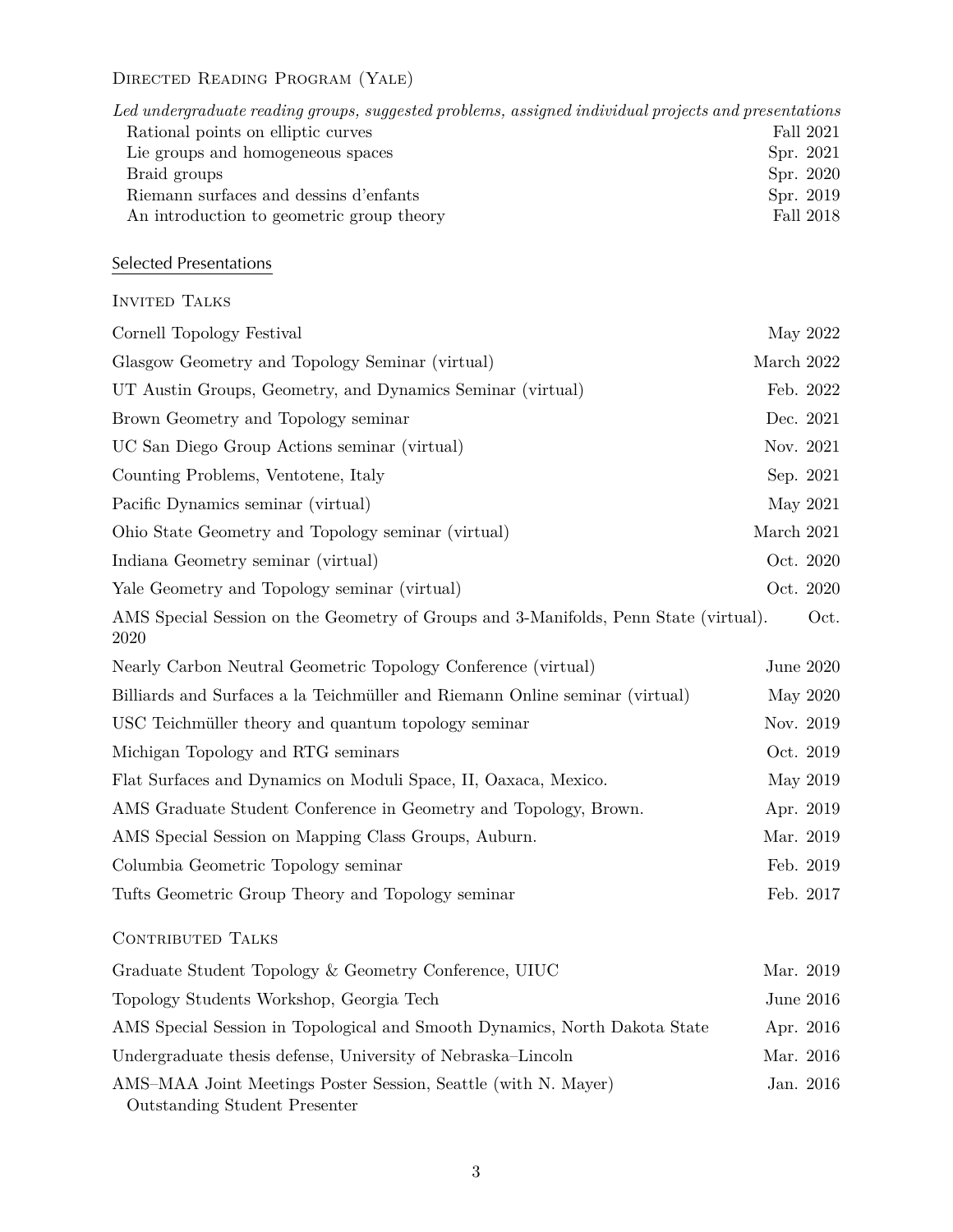| Univ. of Nebraska–Lincoln Groups, Semigroups and Topology Seminar                                                                                                                        | Oct. 2015        |
|------------------------------------------------------------------------------------------------------------------------------------------------------------------------------------------|------------------|
| Univ. of Nebraska–Lincoln Groups, Semigroups and Topology Seminar                                                                                                                        | Dec. 2014        |
| Workshops $\phi$ Programs Attended                                                                                                                                                       |                  |
| Mapping class groups and $Out(F_n)$<br>IHP, Paris.                                                                                                                                       | Apr. 25-29       |
| Advancing Bridges in Complex Dynamics<br>CIRM, Luminy, Marseille.                                                                                                                        | Sep. 2021        |
| Creating a better summer experience: a DEI workshop for REU faculty mentors<br>Zoom — hosted by the Center for Minorities in the Mathematical Sciences                                   | May 2021         |
| Holomorphic differentials in mathematics and physics<br>MSRI, Berkeley.                                                                                                                  | Aug., Nov. 2019  |
| Combinatorial and algebraic aspects of geometric structures<br>Chiang Mai University, Thailand. 3                                                                                        | <b>July 2019</b> |
| Flat surfaces and dynamics on moduli space, II<br>Casa Matemática Oaxaca, Mexico.                                                                                                        | May 2019         |
| Workshop on dynamics and moduli spaces of translation surfaces<br>Fields Institute, Toronto.                                                                                             | Oct. 2018        |
| Teichmüller dynamics, mapping class groups and applications<br>Summer school and conference at the Institut Fourier, Grenoble.                                                           | <b>June 2018</b> |
| Geometry and topology of 3-manifolds workshop<br>Okinawa Institute of Science and Technology.                                                                                            | May 2018         |
| Introduction to geometry, dynamics, and moduli in low dimensions<br>LMS-CMI Research School at the University of Warwick.                                                                | Sep. 2017        |
| Polygonal Billiards Research Cluster, Tufts University                                                                                                                                   | July, Aug. 2017  |
| Workshop in Geometric Topology, Provo, UT                                                                                                                                                | <b>June 2017</b> |
| Topology Students Workshop, Georgia Tech.                                                                                                                                                | June 2016        |
| Undergraduate Research Experience                                                                                                                                                        |                  |
| Undergraduate Research, The University of Nebraska-Lincoln<br>NSF grant [DMS-1313559], Nebraska UCARE grant<br>Research in geometric group theory under the direction of Susan Hermiller | $2014 - 16$      |
| <b>SMALL REU, Williams College</b><br>Research in hyperbolic knot theory under the direction of Colin Adams                                                                              | 2015             |
| Penn State REU, Penn State University<br>Research on lattice tilings under the direction of Viorel Nitical                                                                               | 2013             |

#### Service *&* Outreach

Referee or quick opinion for Algebr. Geom. Topol., Ann. of Math., Erg. Th. Dyn. Sys., Geom. Topol., Int. Math. Res. Not., Dyn. Syst.

Reviewer for Mathematical Reviews